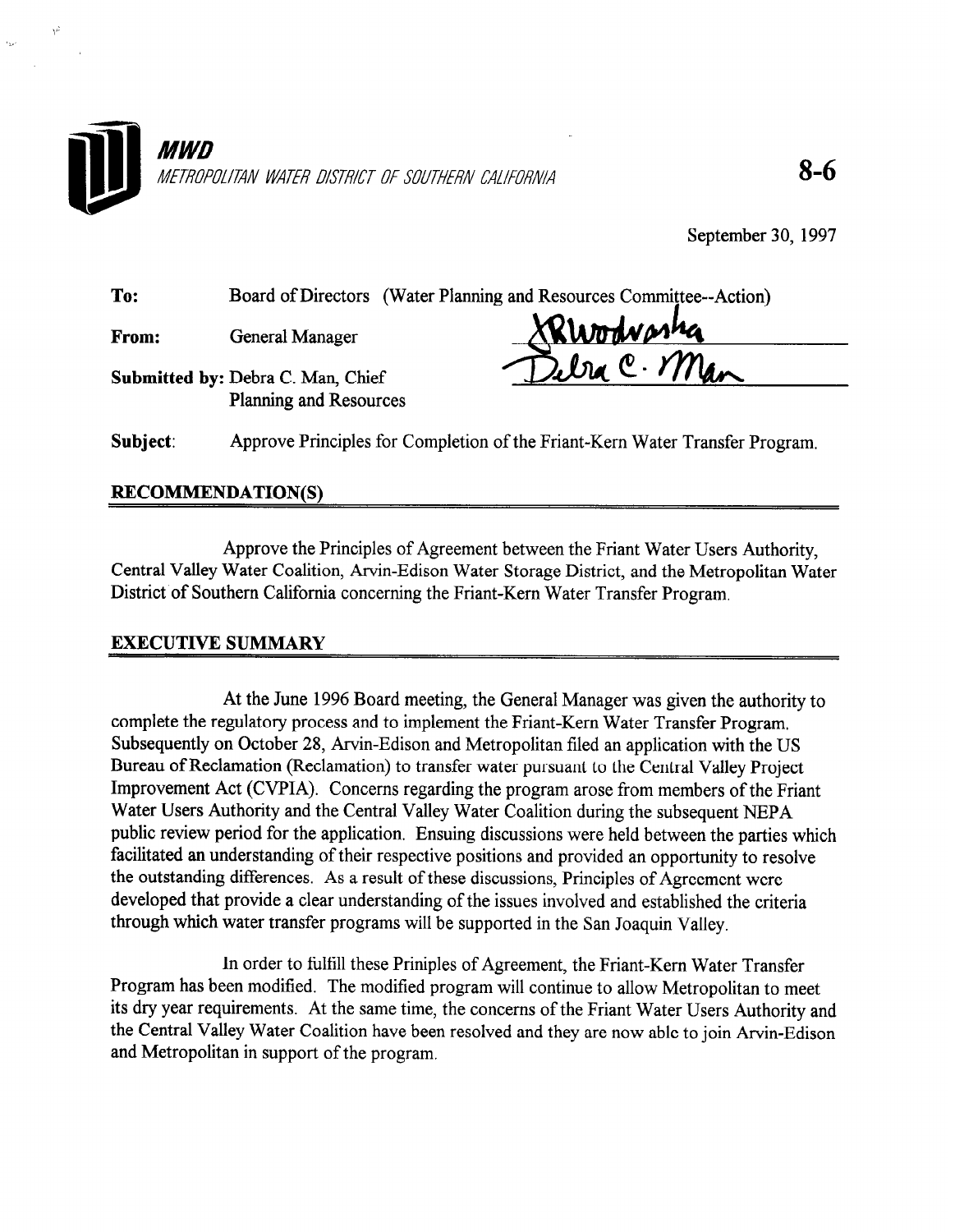## DETAILED REPORT

Metropolitan's Integrated Resources Plan identified the need for 200,000 to 300,000 acre-feet of water transfers by 2010. To avoid potential supply shortages and to ensure reliability, staff has been pusuing water transfer/banking programs within several geographic regions in the Central Valley. One of these regions, served by the Friant unit of the CVP (located along the easterly edge of the San Joaquin Valley), is projected to supply a significant portion of these dry year supplies. At the present time, approximately two-thirds of the 2010 dry year needs will be met with the implementation of Friant-Kern Transfer Program in conjunction with the existing Semitropic Program.

At the June 1996 Board meeting, the General Manager was given the authority to complete the regulatory process and to implement the Friant-Kern Water Transfer Program. Subsequently, on October 28, 1996, Arvin-Edison and Metropolitan filed an application with the Reclamation to transfer water pursuant to the CVPIA. Concerns regarding the program arose from members of the Friant Water Users Authority and the Central Valley Water Coalition during the subsequent NEPA public review period for the application. Ensuing discussions were held between the parties which facilitated an understanding of their respective positions and provided an opportunity to resolve the outstanding differences. As a result, Principle of Agreement were developed that provided a clear understanding of the issues involved and established the criteria through which water transfer programs will be supported in the San Joaquin Valley.

The Principles of Agreement cover seven basic areas of water transfer policy and require that all future programs must result in: (1) Net water benefit to the Southern San Joaquin Valley and Metropolitan; (2) No expansion of existing Friant Division place of use; (3) Access to a new water supply for Metropolitan; (4) No adverse water supply or cost impacts to Southern San Joaquin Valley water interests; (5) Permanent benefits to Arvin-Edison; (6) No land fallowing for the primary purpose of transferring water outside of the Southern San Joaquin Valley, and  $(7)$ No adverse environmental impacts. To meet these basic criteria, a modified water transfer program has been developed. The modified program involves the exchange of CVP water with other water agencies located within the Central Valley prior to transferring water supplies to Metropolitan. This modified program will enable Metropolitan to meet its water transfer goals and at the same time alleviate the concerns of the Friant Water Users Association and the Central Valley Water Coalition. A final agreement amongst appropriate parties to implement these principles will be negotiated and presented to your Board for approval.

All required environmental documentation for the program has been completed. With Reclamation approval of the transfer/exchange arrangements involved in the modified program, all required implementation measures will be in-place. To expedite the storage and return capabilities of the program, a phased implementation process is being undertaken. This phased approach will enable Arvin-Edison to immediately bank water for Metropolitan and provide the funding for development of additional return facilities.